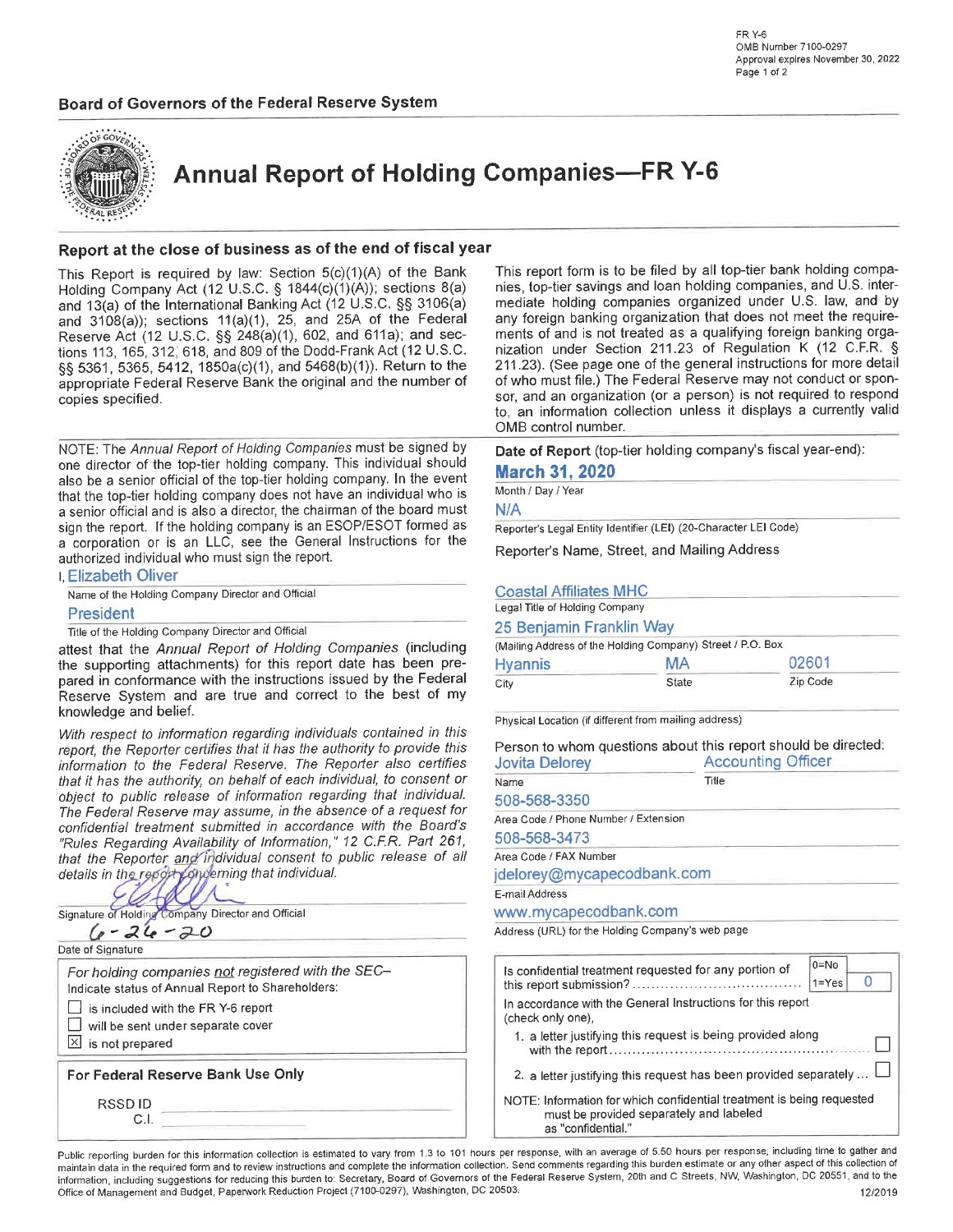# **Coastal Affiliates, MHC Hyannis, Massachusetts Fiscal Year Ending March 31, 2020**



LEI not applicable unless otherwise noted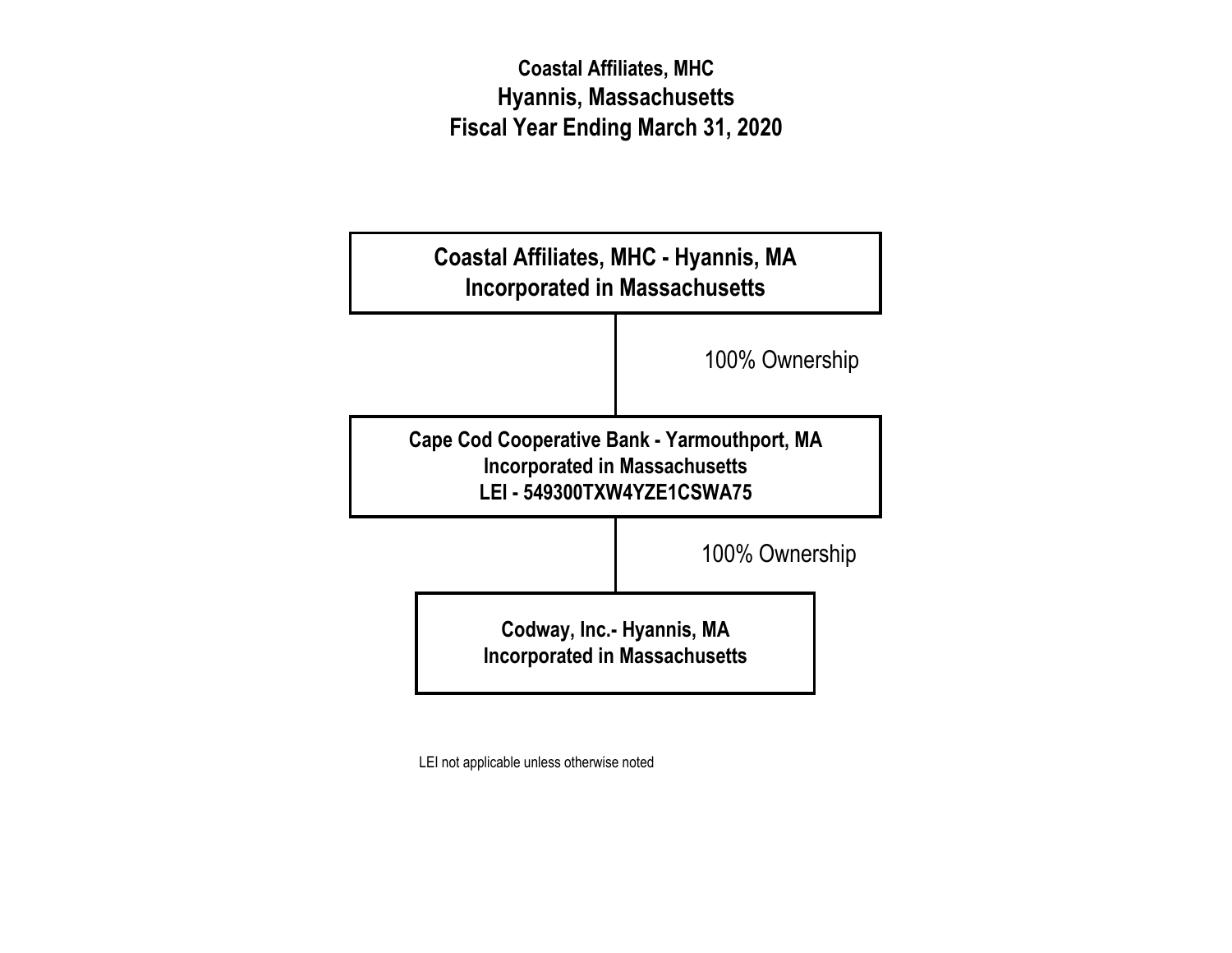### **Results: A list of branches for your holding company: COASTAL AFFILIATES, MHC (3444801) of HYANNIS, MA.**

The data are as of 03/31/2020. Data reflects information that was received and processed through 04/05/2020.

#### **Reconciliation and Verification Steps**

1. In the **Data Action** column of each branch row, enter one or more of the actions specified below 2. If required, enter the date in the **Effective Date** column

## **Actions**

**OK:** If the branch information is correct, enter 'OK' in the **Data Action** column.

Change: If the branch information is incorrect or incomplete, revise the data, enter 'Change' in the Data Action column and the date when this information first became valid in the Effective Date column. **Close:** If a branch listed was sold or closed, enter 'Close' in the **Data Action** column and the sale or closure date in the **Effective Date** column. **Delete:** If a branch listed was never owned by this depository institution, enter 'Delete' in the **Data Action** column.

**Add:** If a reportable branch is missing, insert <sup>a</sup> row, add the branch data, and enter 'Add' in the **Data Action** column and the opening or acquisition date in the **Effective Date** column.

If printing this list, you may need to adjust your page setup in MS Excel. Try using landscape orientation, page scaling, and/or legal sized paper.

#### **Submission Procedure**

When you are finished, send <sup>a</sup> saved copy to your FRB contact. See the detailed instructions on this site for more information.

If you are <sup>e</sup>‐mailing this to your FRB contact, put your institution name, city and state in the subject line of the <sup>e</sup>‐mail.

### Note:

To satisfy the FR Y-10 reporting requirements, you must also submit FR Y-10 Domestic Branch Schedules for each branch with a Data Action of Change, Close, Delete, or Add.

The FR Y‐10 report may be submitted in <sup>a</sup> hardcopy format or via the FR Y‐10 Online application ‐ https://y10online.federalreserve.gov.

\* FDIC UNINUM, Office Number, and ID\_RSSD columns are for reference only. Verification of these values is not required.

|    | Data Action Effective Date Branch Service Type | Branch ID RSSD* Popular Name |                                    | <b>Street Address</b>               | City                   | <b>State</b> | Zip Code County | Country                               | FDIC UNINUM* Office Number* Head Office |                            | Head Office ID RSSD* Comments |  |
|----|------------------------------------------------|------------------------------|------------------------------------|-------------------------------------|------------------------|--------------|-----------------|---------------------------------------|-----------------------------------------|----------------------------|-------------------------------|--|
|    | Full Service (Head Office)                     |                              | 119779 CAPE COD CO-OPERATIVE BANK  | 121 MAIN STREET, ROUTE 6A           | YARMOUTH PORT          | MA           | 02675           | BARNSTABLE UNITED STATES Not Required | <b>Not Required</b>                     | CAPE COD CO-OPERATIVE BANK | 119779                        |  |
|    | <b>Full Service</b>                            |                              | 241906 EAST DENNIS BRANCH          | 1591 MAIN STREET, ROUTE 6A          | <b>EAST DENNIS</b>     | MA           | 02641           | BARNSTABLE UNITED STATES Not Required | <b>Not Required</b>                     | CAPE COD CO-OPERATIVE BANK | 119779                        |  |
|    | Full Service                                   |                              | 3624694 ORLEANS ROAD BRANCH        | 1470 ORLEANS ROAD, ROUTE 39         | <b>EAST HARWICH</b>    | MA           | 02645           | BARNSTABLE UNITED STATES Not Required | <b>Not Required</b>                     | CAPE COD CO-OPERATIVE BANK | 119779                        |  |
|    | <b>Full Service</b>                            |                              | 4377698 FALMOUTH BRANCH            | 238 WORCESTER COURT                 | <b>FALMOUTH</b>        | IMA          | 02540           | BARNSTABLE UNITED STATES Not Required | <b>Not Required</b>                     | CAPE COD CO-OPERATIVE BANK | 119779                        |  |
|    | <b>Full Service</b>                            |                              | 3110982 ATTUCKS LANE BRANCH        | <b>695 ATTUCKS LANE</b>             | <b>HYANNIS</b>         | MA           | 02601           | BARNSTABLE UNITED STATES Not Required | <b>Not Required</b>                     | CAPE COD CO-OPERATIVE BANK | 119779                        |  |
|    | <b>Full Service</b>                            |                              | 4557650 MARSTONS MILLS BRANCH      | 3878 FALMOUTH ROAD                  | <b>MARSTONS MILLS</b>  | <b>MA</b>    | 02648           | BARNSTABLE UNITED STATES Not Required | <b>Not Required</b>                     | CAPE COD CO-OPERATIVE BANK | 119779                        |  |
|    | <b>Full Service</b>                            |                              | 4504896 NORTH FALMOUTH CCCB BRANCH | 660 NORTH FALMOUTH HIGHWAY          | NORTH FALMOUTH MA      |              | 02556           | BARNSTABLE UNITED STATES Not Required | <b>Not Required</b>                     | CAPE COD CO-OPERATIVE BANK | 119779                        |  |
|    | <b>Full Service</b>                            |                              | 2701020 SANDWICH BRANCH            | 275 COTUIT ROAD                     | SANDWICH               | MA           | 02563           | BARNSTABLE UNITED STATES Not Required | <b>Not Required</b>                     | CAPE COD CO-OPERATIVE BANK | 119779                        |  |
|    | <b>Limited Service</b>                         |                              | 4402639 THIRWOOD PLACE             | 237 NORTH MAIN STREET               | SOUTH YARMOUTH MA      |              | 02664           | BARNSTABLE UNITED STATES Not Required | <b>Not Required</b>                     | CAPE COD CO-OPERATIVE BANK | 119779                        |  |
|    | <b>Full Service</b>                            |                              | 240301 WEST BARNSTABLE BRANCH      | <b>1121 ROUTE 6A</b>                | <b>WEST BARNSTABLE</b> | <b>MA</b>    | 02668           | BARNSTABLE UNITED STATES Not Required | <b>Not Required</b>                     | CAPE COD CO-OPERATIVE BANK | 119779                        |  |
| OK | <b>Limited Service</b>                         |                              | 4402666 HEATHERWOOD AT KING'S WAY  | 100 HEATHERWOOD DRIVE AT KING'S WAY | YARMOUTH PORT          | <b>IMA</b>   | 02675           | BARNSTABLE UNITED STATES Not Required | <b>Not Required</b>                     | CAPE COD CO-OPERATIVE BANK | 119779                        |  |
| OK | Full Service                                   |                              | 3354964 KINGS WAY BRANCH           | <b>64 KING'S CIRCUIT</b>            | YARMOUTH PORT          | <b>IMA</b>   | 02675           | BARNSTABLE UNITED STATES Not Required | <b>Not Required</b>                     | CAPE COD CO-OPERATIVE BANK | 119779                        |  |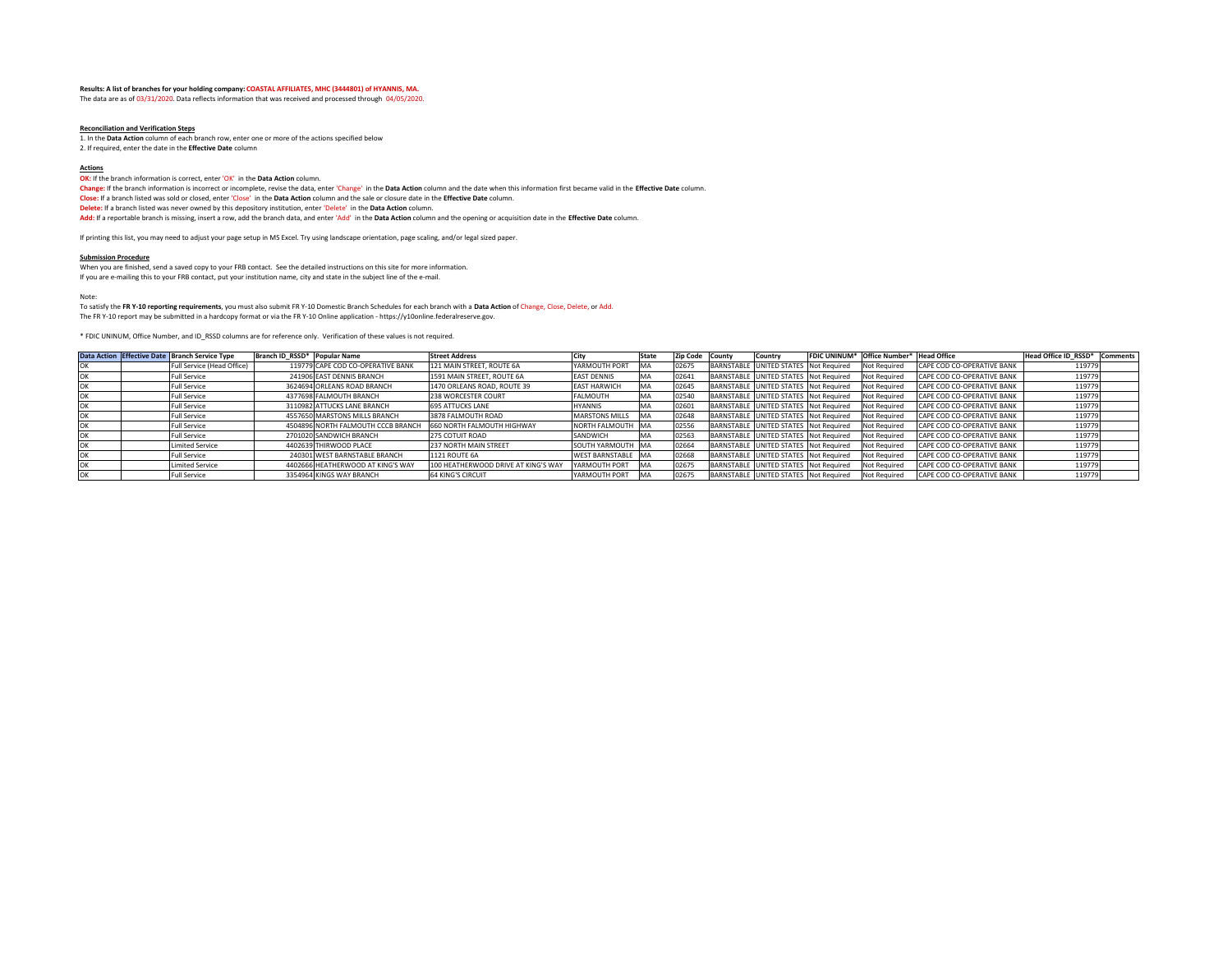Report Item 3: Security Holders – Not Included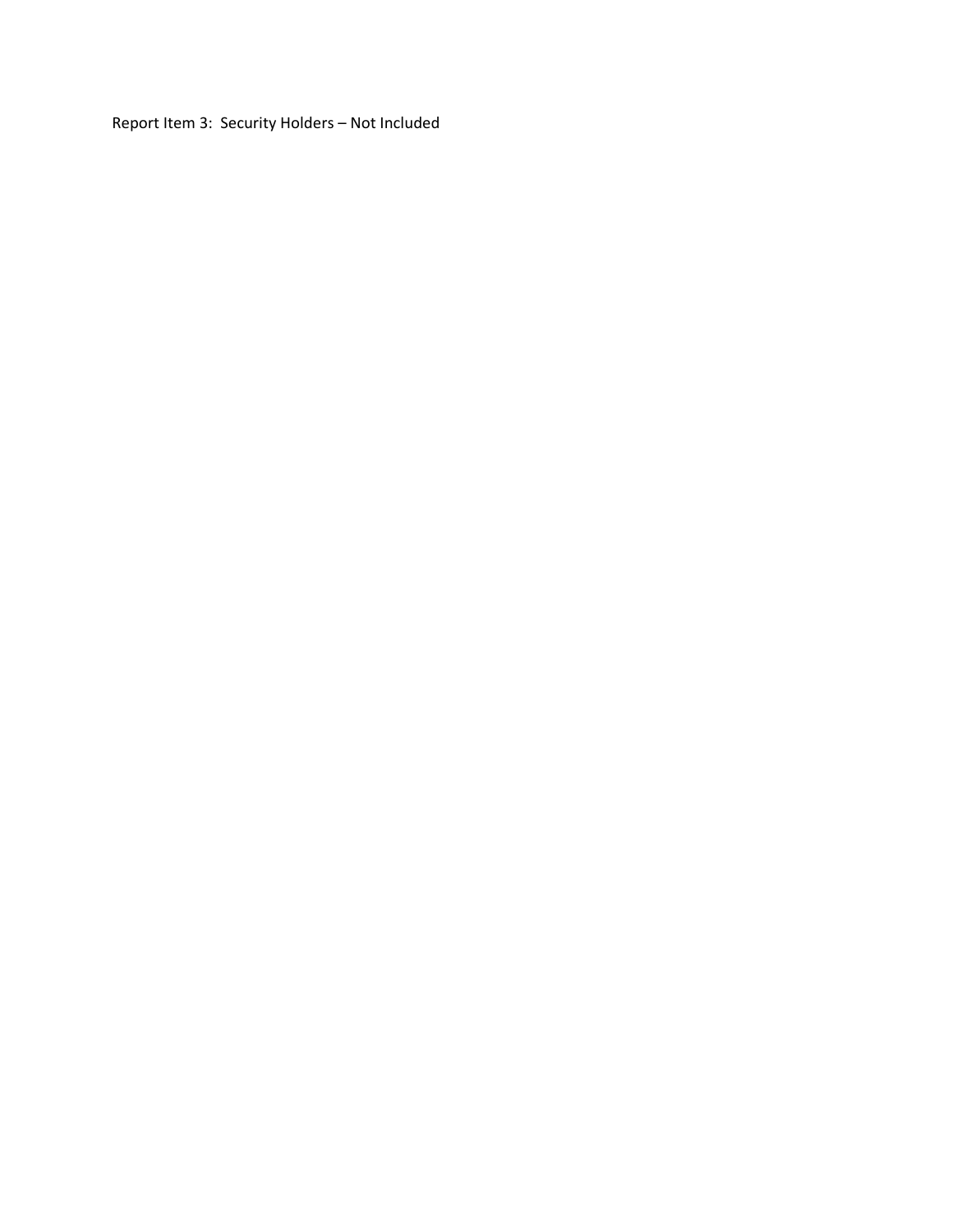|                                   |                                                |                  | <b>Coastal Affiliates, MHC</b> |                                                    |              |                       |                        |
|-----------------------------------|------------------------------------------------|------------------|--------------------------------|----------------------------------------------------|--------------|-----------------------|------------------------|
|                                   |                                                |                  | March 31, 2020                 |                                                    |              |                       |                        |
|                                   |                                                | <b>Title and</b> |                                | <b>Title and</b>                                   |              | Percentage Percentage | Names of               |
| Name,<br>City, State, Country     | Principal<br>Occupation                        | Position         | <b>Title and</b><br>Position   | Position                                           | of Voting    | Of Voting             | <b>Other Companies</b> |
|                                   |                                                | With BHC         | <b>With Sub</b>                | With other                                         | Shares in    | Shares in             | if >25% or more        |
|                                   |                                                |                  |                                | <b>Business</b>                                    | BHC          | Subs                  | voting securities      |
| Abbott, Stephen                   | Retired                                        | Corporator       | N/A                            | Retired Pres./CEO Cape Cod Healthcare              | 0            | 0                     | $\mathbf 0$            |
| West Dennis, MA, USA              |                                                |                  |                                | Hyannis, MA, USA                                   |              |                       |                        |
|                                   |                                                |                  |                                |                                                    |              |                       |                        |
|                                   |                                                |                  |                                |                                                    |              |                       |                        |
| Alger, Sarah                      | Attorney, Sarah F. Alger, PC                   | Corporator       | N/A                            | Attorney                                           | 0            | $\mathbf 0$           | $\mathbf 0$            |
| Osterville and Nantucket, MA, USA |                                                |                  |                                | Osterville and Nantucket, MA, USA                  |              |                       |                        |
|                                   |                                                |                  |                                |                                                    |              |                       |                        |
| Cahir, Thomas                     | Administrator, Cape Cod Reg. Transit Authority | Corporator       | N/A                            | Administrator, Cape Cod Reg. Transit Authority     | 0            | 0                     | 0                      |
| Bourne, MA, USA                   |                                                |                  |                                | Bourne, MA, USA                                    |              |                       |                        |
|                                   |                                                |                  |                                |                                                    |              |                       |                        |
|                                   |                                                |                  |                                |                                                    |              |                       |                        |
| Cole Matthew                      | President and CEO                              | Corporator       | N/A                            | President and CEO Cape Associates                  | 0            | $\mathbf 0$           | 0                      |
| Eastham, MA, USA                  | Cape Associates                                |                  |                                | Eastham, MA                                        |              |                       |                        |
|                                   |                                                |                  |                                |                                                    |              |                       |                        |
|                                   |                                                |                  |                                |                                                    |              |                       |                        |
| Cotton, John Jr                   | VP, Brokerage Manager                          | Corporator/      | Director                       | VP, Brokerage Manager                              | $\mathbf 0$  | $\mathbf 0$           | 0                      |
| Osterville, MA, USA               | Sotheby's International                        | Director         |                                | Sotheby's International Realty                     |              |                       |                        |
|                                   | Realty                                         |                  |                                | Osterville, MA, USA                                |              |                       |                        |
|                                   |                                                |                  |                                |                                                    |              |                       |                        |
| Cox, Eliza                        | Attorney                                       | Corporator       | N/A                            | Attorney, Nutter McClennen & Fish LLP              | $\mathbf 0$  | $\mathbf 0$           | $\mathbf 0$            |
| Barnstable, MA, USA               | Nutter McClennen & Fish LLP                    |                  |                                | Hyannis, MA, USA                                   |              |                       |                        |
|                                   |                                                |                  |                                |                                                    |              |                       |                        |
|                                   |                                                |                  |                                |                                                    |              |                       |                        |
| Crowell, Joel                     | Retired                                        | Corporator       | N/A                            | Retired Pres./CEO The Cooperstive Bank of Cape Cod | $\mathsf{O}$ | 0                     | 0                      |
| East Dennis, MA, USA              |                                                |                  |                                | Hyannis, MA                                        |              |                       |                        |
|                                   |                                                |                  |                                |                                                    |              |                       |                        |
|                                   |                                                |                  |                                |                                                    |              |                       |                        |
| DellaPosta, Gary                  | Founder, CPA                                   | Corporator/      | Director                       | Founder, CPA - Gary M. DellaPosta firm             | $\mathbf 0$  | $\mathbf 0$           | 0                      |
| Falmouth, MA, USA                 | of the Gary M. DellaPosta firm                 | Director         |                                | Falmouth, MA                                       |              |                       |                        |
|                                   |                                                |                  |                                |                                                    |              |                       |                        |
|                                   |                                                |                  |                                |                                                    |              |                       |                        |
| Fenuccio, Richard                 | <b>President and Architect</b>                 | Corporator       | N/A                            | Pres./Architect, Brown Lindquist Fenuccio & Raber  | $\mathbf 0$  | $\mathbf 0$           | 0                      |
| West Barnstable, MA, US           | Brown Lindquist Fenuccio & Rabe                |                  |                                | Yarmouthport, MA, USA                              |              |                       |                        |
|                                   |                                                |                  |                                |                                                    |              |                       |                        |
|                                   |                                                |                  |                                |                                                    |              |                       |                        |
| Ford, Michael                     | Attorney                                       | Corporator/      | Director                       | Attorney, Michael Ford                             | $\mathbf 0$  | $\mathbf 0$           | $\mathbf 0$            |
| Harwich, MA, USA                  |                                                | Director         |                                | West Harwich, MA, USA                              |              |                       |                        |
| Garran, Nancy                     | Director, Cape Cod                             | Corporator/      | Director                       | Owner/Director, Cape Cod Sea Camps                 | $\mathbf 0$  | $\mathbf 0$           | $\mathbf 0$            |
| Brewster, MA, USA                 | Sea Camps                                      | Director         |                                | Brewster, MA                                       |              |                       |                        |
|                                   |                                                |                  |                                |                                                    |              |                       |                        |
|                                   |                                                |                  |                                |                                                    |              |                       |                        |
| Lynch, Christopher                | Pres., Lawrence-Lynch, Corp. (Construction)    | Corporator/      | Director                       | President, Lawrence-Lynch, Corp.                   | 0            | $\mathbf 0$           | 0                      |
| Cotuit, MA, USA                   |                                                | Director         |                                | North Falmouth, MA, USA                            |              |                       |                        |
|                                   |                                                |                  |                                |                                                    |              |                       |                        |
| Manning, Justin                   | CAI, AARE, President                           | Corporator       | N/A                            | CAI, AARE, President, J.J. Manning Auctioneers     | $\mathsf{O}$ | $\mathbf 0$           | 0                      |
| Sandwich, MA, USA                 | J.J. Manning Auctioneers                       |                  |                                | Yarmouthport, MA, USA                              |              |                       |                        |
|                                   |                                                |                  |                                |                                                    |              |                       |                        |
|                                   |                                                |                  |                                |                                                    |              |                       |                        |
| McPhee, Robert, Jr.               | President McPhee Associates                    | Corporator       | N/A                            | President, McPhee Associates                       | 0            | 0                     | 0                      |
| East Dennis, MA, USA              | <b>Building and Realty</b>                     |                  |                                | <b>Building and Realty</b>                         |              |                       |                        |
|                                   |                                                |                  |                                |                                                    |              |                       |                        |
|                                   |                                                |                  |                                |                                                    |              |                       |                        |
| McPhee, Robert, Sr.               | Founder & Treasurert McPhee Associates         | Corporator       | N/A                            | Founder & Treasurert McPhee Associates             | 0            | 0                     | 0                      |
| East Dnnis, MA USA                | <b>Building and Realty</b>                     |                  |                                | <b>Building and Realty</b>                         |              |                       |                        |
|                                   |                                                |                  |                                |                                                    |              |                       |                        |
|                                   |                                                |                  |                                |                                                    |              |                       |                        |
| Northcross, Wendy                 | CEO, Cape Cod Chamber of                       | Corporator/      | Director                       | CEO, Cape Cod Chamber of Commerce                  | $\mathbf 0$  | $\mathbf 0$           | 0                      |
| West Barnstable, MA, US           | Commerce                                       | Director         |                                | Centerville, MA, USA                               |              |                       |                        |
|                                   |                                                |                  |                                |                                                    |              |                       |                        |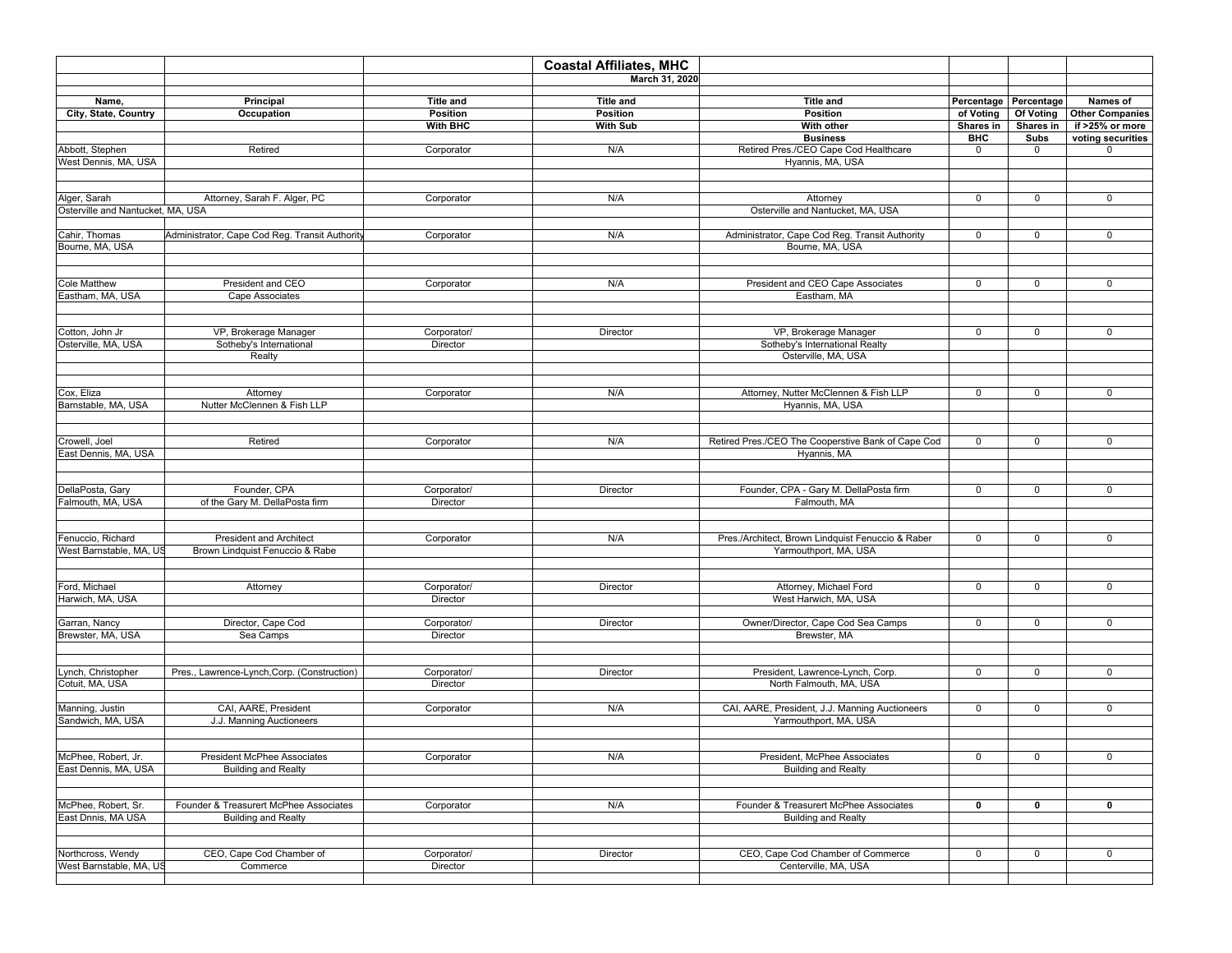|                                         |                                              |                          | <b>Coastal Affiliates, MHC</b> |                                                           |              |                       |                        |
|-----------------------------------------|----------------------------------------------|--------------------------|--------------------------------|-----------------------------------------------------------|--------------|-----------------------|------------------------|
|                                         |                                              |                          | March 31, 2020                 |                                                           |              |                       |                        |
| Name,                                   | Principal                                    | <b>Title and</b>         | <b>Title and</b>               | <b>Title and</b>                                          |              | Percentage Percentage | Names of               |
| City, State, Country                    | Occupation                                   | Position                 | Position                       | Position                                                  | of Voting    | Of Voting             | <b>Other Companies</b> |
|                                         |                                              | With BHC                 | <b>With Sub</b>                | With other                                                | Shares in    | Shares in             | if >25% or more        |
|                                         |                                              |                          |                                | <b>Business</b>                                           | <b>BHC</b>   | Subs                  | voting securities      |
|                                         |                                              |                          |                                |                                                           |              |                       |                        |
| Ramsey, Martha                          | Elder Law Attorney                           | Corporator/ Director     | Director/                      | Martha T. Ramsey, Esq.                                    | $\mathbf 0$  | $\mathbf 0$           | 0                      |
| Hyannis, MA, USA                        |                                              | Clerk of the Corporation | Clerk of the<br>Corporation    | Hyannis, MA, USA                                          |              |                       |                        |
|                                         |                                              |                          |                                |                                                           |              |                       |                        |
| Sheehan, Gary                           | President and CEO                            | Corporator/              | Director                       | President and CEO, Cape Medical Supply, Inc.              | $\mathbf 0$  | $\mathbf 0$           | 0                      |
| Sandwich, MA, USA                       | Cape Medial Supply, Inc.                     | Director                 |                                | Hyannis, MA, USA                                          |              |                       |                        |
|                                         |                                              |                          |                                |                                                           |              |                       |                        |
|                                         |                                              |                          |                                |                                                           |              |                       |                        |
| Linehan, Mark                           | Treasurer                                    | Treasurer &              | Treasurer of                   | CFO, Treasurer, The Cooperative Bank of Cape Cod          | 0            | 0                     | 0                      |
| Hyannis, MA USA                         | The Cooperative Bank of Cape Cod             | CFO                      | CCCB and Codway, Inc.          | Hyannis, MA, USA                                          |              |                       |                        |
|                                         |                                              |                          |                                |                                                           |              |                       |                        |
| /anderhoef, Sheila                      | Retired                                      | Corporator/              | Director                       | Retired - Town Administrator, Town of Eastham             | $\mathbf 0$  | $\mathbf 0$           | 0                      |
| <b>Yarmouthport, MA, USA</b>            |                                              | Director                 |                                | Eastham, MA, USA                                          |              |                       |                        |
|                                         |                                              |                          |                                |                                                           |              |                       |                        |
|                                         |                                              |                          |                                |                                                           |              |                       |                        |
| Whiteley, Sara                          | Co - owner of Whiteley Plumbing & Heating    | Corporator/              | N/A                            | Co - owner W. Vernon Whiteley Plumbing & Heating          | 0            | $\mathsf 0$           | 0                      |
| W. Chatham, MA, USA                     |                                              | Director                 |                                | West Chatham, MA, USA                                     |              |                       |                        |
|                                         |                                              |                          |                                |                                                           |              |                       |                        |
|                                         |                                              |                          |                                |                                                           |              |                       |                        |
| Haidas, Van                             | Part owner of Cookes Seafood and             | Corporator               | N/A                            | Co-owner of Cookes Seafood, Hyannis, MA                   | $\mathbf 0$  | $\mathbf 0$           | 0                      |
| Dennis, MA, USA                         | The Knack Restaurent                         |                          |                                | The Knack, Oleans, MA, USA                                |              |                       |                        |
|                                         |                                              |                          |                                |                                                           |              |                       |                        |
| Guill, Gene                             | Co - director RMA/Wharton Executive          | Corporator               | N/A                            | Co - director RMA/Wharton Executive                       | $\mathsf{O}$ | $\mathbf 0$           | 0                      |
| Philadelphia, PA, USA                   | <b>Risk Management Program</b>               |                          |                                | Philadelphia, PA, USA                                     |              |                       |                        |
|                                         |                                              |                          |                                |                                                           |              |                       |                        |
|                                         |                                              |                          |                                |                                                           |              |                       |                        |
| Marcus, Beth                            | Co - owner of Cape Cod Beer                  | Corporator               | N/A                            | Co - owner Cape Cod Beer                                  | 0            | 0                     | 0                      |
| Hyannis, MA, USA                        |                                              |                          |                                | Hyannis, MA, USA                                          |              |                       |                        |
|                                         |                                              |                          |                                |                                                           |              |                       |                        |
| Nickerson, Geoff                        | Attorney of Oppenheimer &                    | Corporator               | N/A                            | Attorney, Oppenheimer & Nickerson, LLP                    | 0            | $\mathbf 0$           | 0                      |
| Falmouth, MA, USA                       | Nickerson, LLP                               |                          |                                | Falmouth, MA, USA                                         |              |                       |                        |
|                                         |                                              |                          |                                |                                                           |              |                       |                        |
|                                         |                                              |                          |                                |                                                           |              |                       |                        |
| Polhemus, Aaron                         | President & CEO of                           | Corporator               | N/A                            | President & CEO, Pohelmus Savery DaSilva, Inc             | 0            | $\mathbf 0$           | 0                      |
| Harwich, MA, USA                        | Pohelmus Savery DaSilva, Inc                 |                          |                                | Harwich, MA, USA                                          |              |                       |                        |
|                                         |                                              |                          |                                |                                                           |              |                       |                        |
| Van Vleck, Anne                         | Chief Development Officer of                 | Corporator               | N/A                            | Chief Dev. Officer, Housing Assistance Corp.              | $\mathsf{O}$ | $\mathbf 0$           | 0                      |
| Hyannis, MA, USA                        | Housing Assistance Corporation (HAC)         |                          |                                | Hyannis, MA, USA                                          |              |                       |                        |
|                                         |                                              |                          |                                |                                                           |              |                       |                        |
|                                         |                                              |                          |                                |                                                           |              |                       |                        |
| Hooper, Stephen                         | Owner, Carpe Diem Guesthouse & Spa           | Corporator               | N/A                            | Owner, Carpe Diem Guesthouse & Spa                        | 0            | 0                     | 0                      |
| Provincetown, MA USA                    |                                              |                          |                                | Provincetown, MA                                          |              |                       |                        |
|                                         |                                              |                          |                                |                                                           |              |                       |                        |
| Robinson, Michael                       | Chairman of the Board, Rogers Grey Insurance | Corporator               | N/A                            | Chairman of the Board, Rogers Grey Insurance              | 0            | 0                     | 0                      |
| Dennis, MA USA                          |                                              |                          |                                | Dennis, MA USA                                            |              |                       |                        |
|                                         |                                              |                          |                                |                                                           |              |                       |                        |
| Rodolakis, Alex                         | Attorney Fletcher Tilton, PC                 |                          |                                | Attorney Fletcher Tilton, PC                              |              |                       |                        |
| Falmouth, MA USA                        |                                              |                          |                                | Falmouth, MA                                              |              |                       |                        |
|                                         |                                              |                          |                                |                                                           |              |                       |                        |
| Rose, Abby Our                          | Construction Manager, Robert B. Our Inc.     | Corporator               | N/A                            | Construction Manager, Robert B. Our Inc.                  | $\mathbf 0$  | $\mathbf 0$           | 0                      |
| Harwich, MA                             |                                              |                          |                                | Harwich, MA                                               |              |                       |                        |
|                                         |                                              |                          |                                |                                                           |              |                       |                        |
| Smith, Peter Q.<br>Yarmouthport, MA USA | Retired - The Cooperative Bank of Cape Cod   | Corporator               | N/A                            | Retired - The Cooperative Bank of Cape Cod<br>Hyannis, MA | $\mathbf 0$  | 0                     | 0                      |
|                                         |                                              |                          |                                |                                                           |              |                       |                        |
|                                         |                                              |                          |                                |                                                           |              |                       |                        |